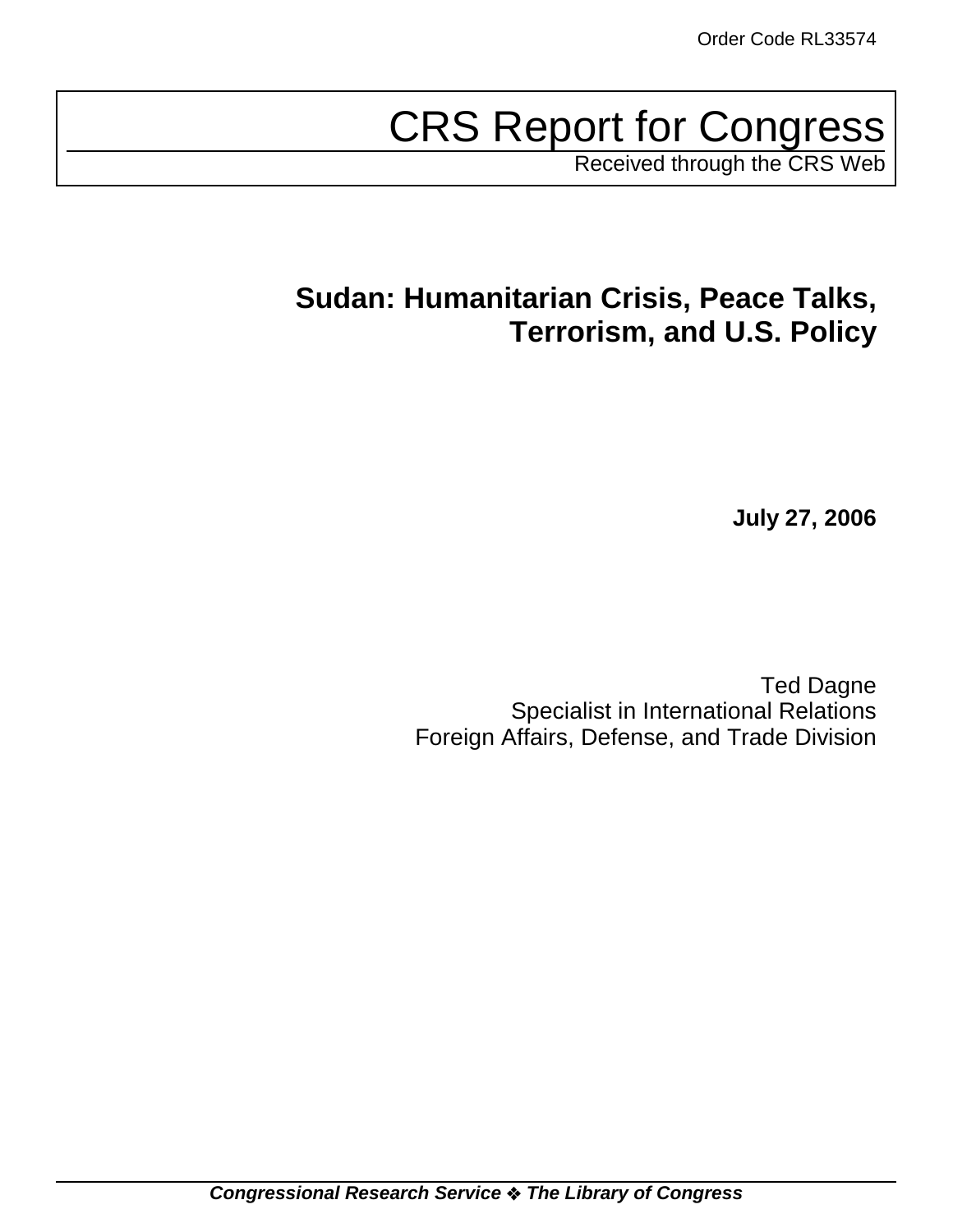## Sudan: Humanitarian Crisis, Peace Talks, Terrorism, and U.S. Policy

## **Summary**

Sudan, geographically the largest country in Africa, has been ravaged by civil war intermittently for four decades. An estimated 2 million people have died over the past two decades due to war-related causes and famine, and millions have been displaced from their homes. There have been many failed attempts to end the civil war in southern Sudan, including efforts by Nigeria, Kenya, Ethiopia, former President Jimmy Carter, and the United States. To that end, the heads of state from Ethiopia, Eritrea, Kenya, and Uganda formed a mediation committee under the aegis of the Inter-Governmental Authority for Development (IGAD) and held the first formal negotiations in March 1994.

In July 2002, the Sudan government and the Sudan People's Liberation Army (SPLA) signed a peace framework agreement in Kenya. In early September, the government of Sudan walked out of the Machakos talks and returned under pressure in early October 2002. On May 26, 2004, the government of Sudan and SPLA signed three protocols on Power Sharing, on the Nuba Mountains and Southern Blue Nile, and on the long disputed Abyei area. The signing of these protocols resolved all outstanding issues between the parties. On June 5, 2004, the parties signed "the Nairobi Declaration on the Final Phase of Peace in the Sudan." On January 9, 2005, the government of Sudan and the Sudan People's Liberation Movement signed the final peace agreement at a ceremony held in Nairobi, Kenya. The signing of the Sudan Comprehensive Peace Agreement effectively ended the 21-year old civil war and triggered a six-year Interim Period.

Meanwhile, the ongoing crisis in Darfur in western Sudan has led to a major humanitarian disaster, with an estimated 1.9 million people displaced and more than 213,000 people forced into neighboring Chad. Some observers project that up to 300,000 people have been killed over the past 24 months. In July 2004, the House and Senate declared the atrocities in Darfur genocide, and the Bush Administration reached the same conclusion in September 2004. On May 4, 2006, the Government of National Unity and the Sudan Liberation Movement/Army (SLM/A) signed the Darfur Peace Agreement (DPA) after almost two years of negotiations. The agreement was rejected by two other Darfur groups: the Justice and Equality Movement (JEM) and a splinter group from the SLM. The agreement calls for the integration of SLA troops into the Sudan Armed Forces, provides \$300 million initially and \$200 million for the next two years for reconstruction and compensation purposes for Darfur, and establishes the Transitional Darfur Regional Authority (TDRA). The agreement provides seats for the SLM in the national and regional parliaments and several top positions, including the chairmanship of the TDRA. The agreement also calls for the disarmament and demobilization of the Janjaweed.

This CRS report replaces CRS Issue Brief IB98043, *Sudan: Humanitarian Crisis, Peace Talks, Terrorism, and U.S. Policy*, by Ted Dagne. This report will be updated as circumstances warrant.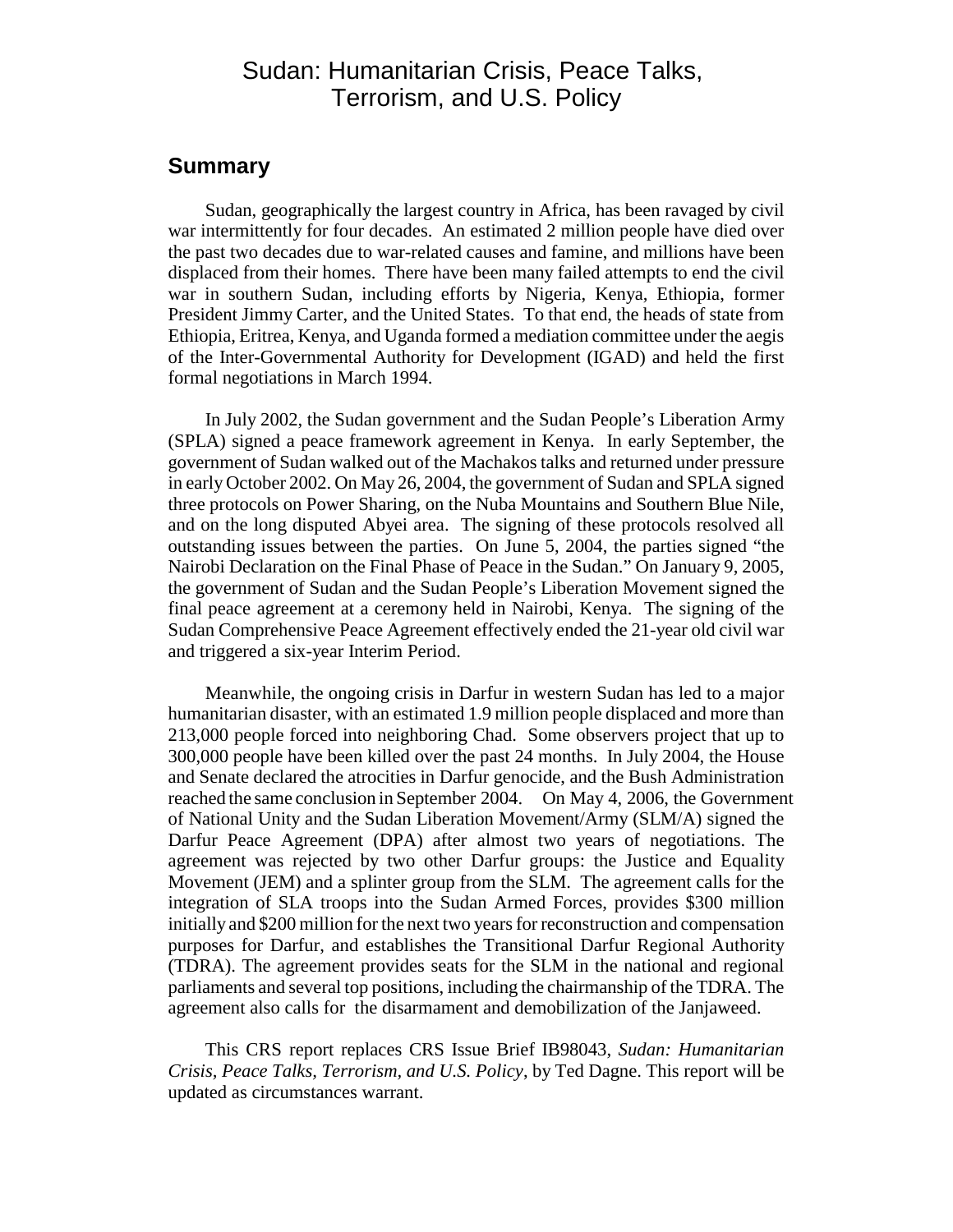## **Contents**

| Darfur Developments: Accountability for Atrocities  4 |
|-------------------------------------------------------|
|                                                       |
|                                                       |
|                                                       |
|                                                       |
|                                                       |
|                                                       |
|                                                       |
|                                                       |
|                                                       |
|                                                       |
|                                                       |
|                                                       |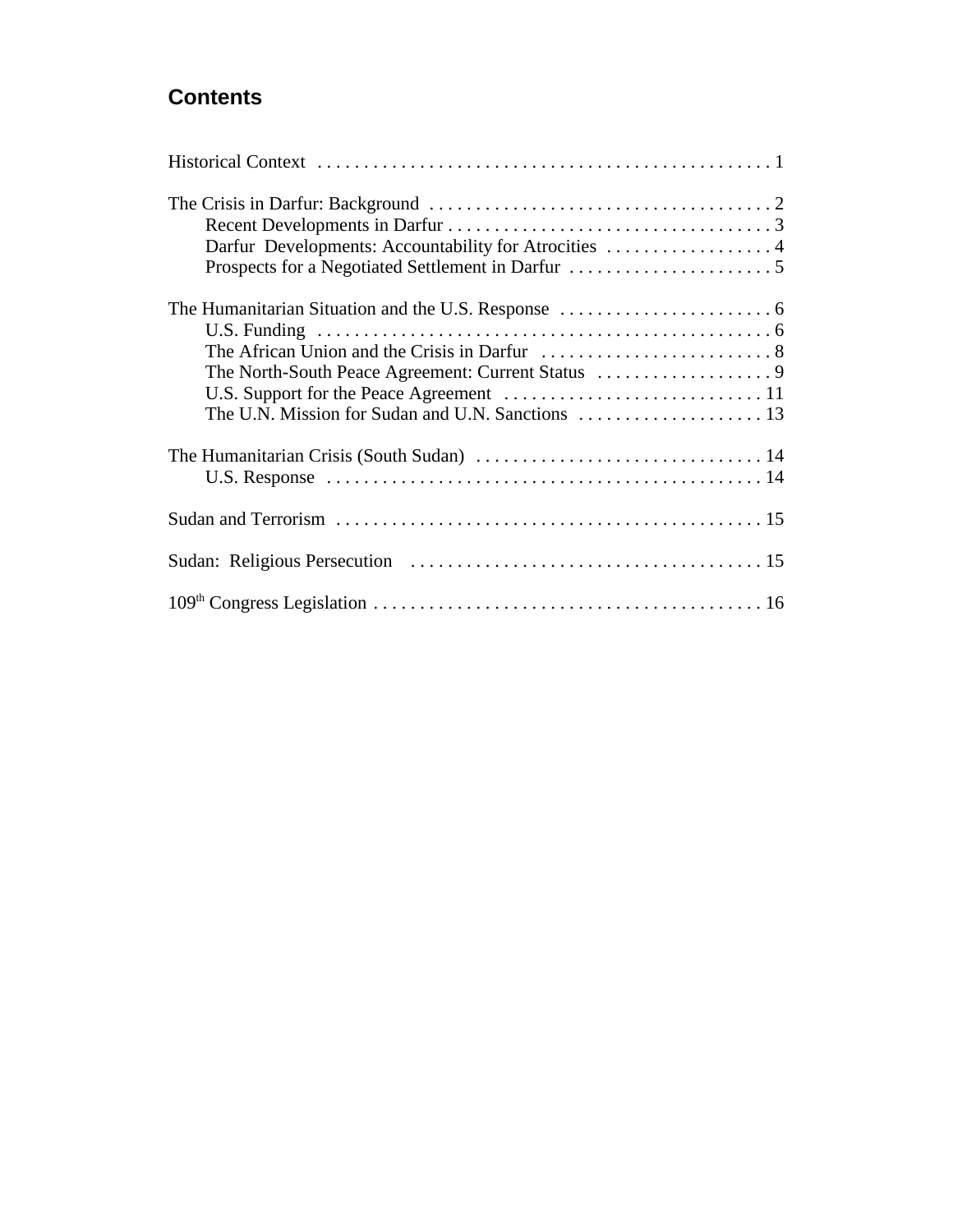## Sudan: Humanitarian Crisis, Peace Talks, Terrorism, and U.S. Policy

## **Historical Context**

In 1956, Sudan became the first independent country in sub-Saharan Africa, having gained independence from Britain and Egypt. For almost four decades, the east African country with current a population of 35 million people has been the scene of intermittent conflict. An estimated 2 million people have died over the past two decades from war-related causes and famine in southern Sudan, and millions more have been displaced. The Sudanese conflict, Africa's longest-running civil war, shows no sign of ending. The sources of the conflict are deeper and more complicated than the claims of most political leaders and some observers. Religion is a major factor because of the Islamic fundamentalist agenda of the current government, dominated by the mostly Muslim/Arab north. Southerners, who are Christian and animist, reject the Islamization of the country and favor a secular arrangement. Social and economic disparities are also major contributing factors to the Sudanese conflict.

The abrogation of the 1972 Addis Ababa agreement in 1983, which had ended the first phase of the civil war in the south, by former President Jaafer Nimeri is considered a major triggering factor in the current civil war. Although the National Islamic Front (NIF) government, which ousted the democratically elected civilian government in 1989, has pursued the war in southern Sudan with vigor, previous governments, both civilian and military, rejected southern demands for autonomy and equality. Northern political leaders for decades treated southerners as second-class citizens and did not see the south as an integral part of the country.

Southern political leaders argue that under successive civilian and military governments, political elites in the north have made only superficial attempts to address the grievances of the south without compromising the north's dominant economic, political, and social status. In recent years, most political leaders in the north, now in opposition to the current government, say that mistakes were made and that they are prepared to correct them. But the political mood among southerners has sharply shifted in favor of separation from the north. The current government seems determined to pursue the military option. Economic conditions have deteriorated significantly, and millions of southern Sudanese are at risk of starvation due to a serious humanitarian crisis, partly caused by the government's decision to ban United Nations relief flights.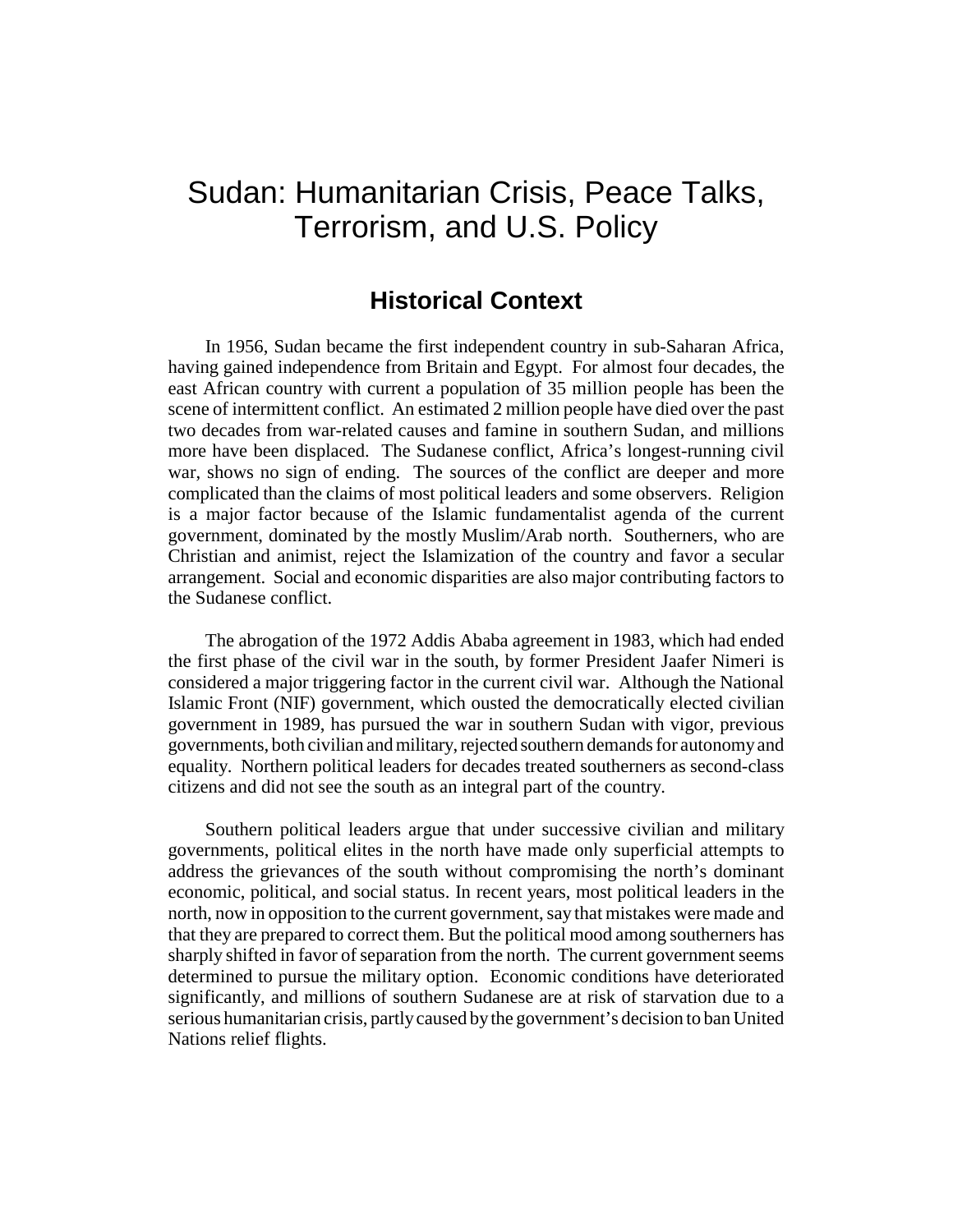## **The Crisis in Darfur: Background**

The crisis in Darfur began in February 2003, when two rebel groups emerged to challenge the National Islamic Front (NIF) government in Darfur. The Sudan Liberation Army (SLA) and the Justice and Equality Movement (JEM) claim that the government of Sudan discriminates against Muslim African ethnic groups in Darfur and has systematically targeted these ethnic groups since the early 1990s. The government of Sudan dismisses the SLA and JEM as terrorists. The conflict pits three African ethnic groups, the Fur, Zaghawa, and Massaleit, against nomadic Arab ethnic groups. Periodic tensions between the largely African-Muslim ethnic groups and the Arab inhabitants of Darfur can be traced to the 1930s and most recently surfaced in the 1980s. Successive governments in Khartoum have long neglected the African ethnic groups in Darfur and have done very little to prevent or contain attacks by Arab militias against non-Arabs in Darfur. Non-Arab groups took up arms against successive central governments in Khartoum, albeit unsuccessfully. In the early 1990s, the NIF government, which came to power in 1989, began to arm Arab militias and attempted to disarm the largely African ethnic groups.

The conflict in Darfur burgeoned when the government of Sudan and its allied militia began a campaign of terror against civilians in an effort to crush a rebellion and to punish the core constituencies of the rebels. At the heart of the current conflict is a struggle for control of political power and resources. The largely nomadic Arab ethnic groups often venture into the traditionally farming communities of Darfur for water and grazing, at times triggering armed conflict between the two groups. Darfur is home to an estimated 7 million people and has more than 30 ethnic groups, which fall into two major categories: African and Arab. Both communities are Muslim, and years of intermarriages have made racial distinctions impossible. Fighting over resources is one of several factors that has led to intense infighting in Darfur over the years. Many observers believe that the NIF government has systematically and deliberately pursued a policy of discrimination and marginalization of the African communities in Darfur, and has given support to Arab militias to suppress non-Arabs, whom it considers a threat to its hold on power. In 2000, after the ouster of the founder of the NIF, Hassan al-Turabi, and after a split within the Islamist Movement, the government imposed a state of emergency and used its new authority to crack down on dissidents in Darfur. By 2002, a little-known self defense force of a largely Fur-dominated group emerged as the SLA, challenging government forces in Darfur.

With the NIF regime internally in turmoil and mounting international pressure to end Sudan's North-South conflict, the SLA and JEM were able to gain the upper hand in the initial phase of the conflict against government forces in early 2003, and appeared well armed and prepared. The rebels also enjoyed the support of the local population, as well as officers and soldiers in the Sudanese army. A significant number of senior officers and soldiers in the Sudanese armed forces come from Darfur. The SLA reportedly benefitted from outside support, including from fellow Zaghawa in Chad and financial support from Darfur businessmen in the Persian Gulf region. The government of Sudan has accused Eritrea and the Sudan People's Liberation Movement/Army (SPLM/A) of providing support to the SLA. In late 2004, another Darfur armed group, the National Movement for Reform and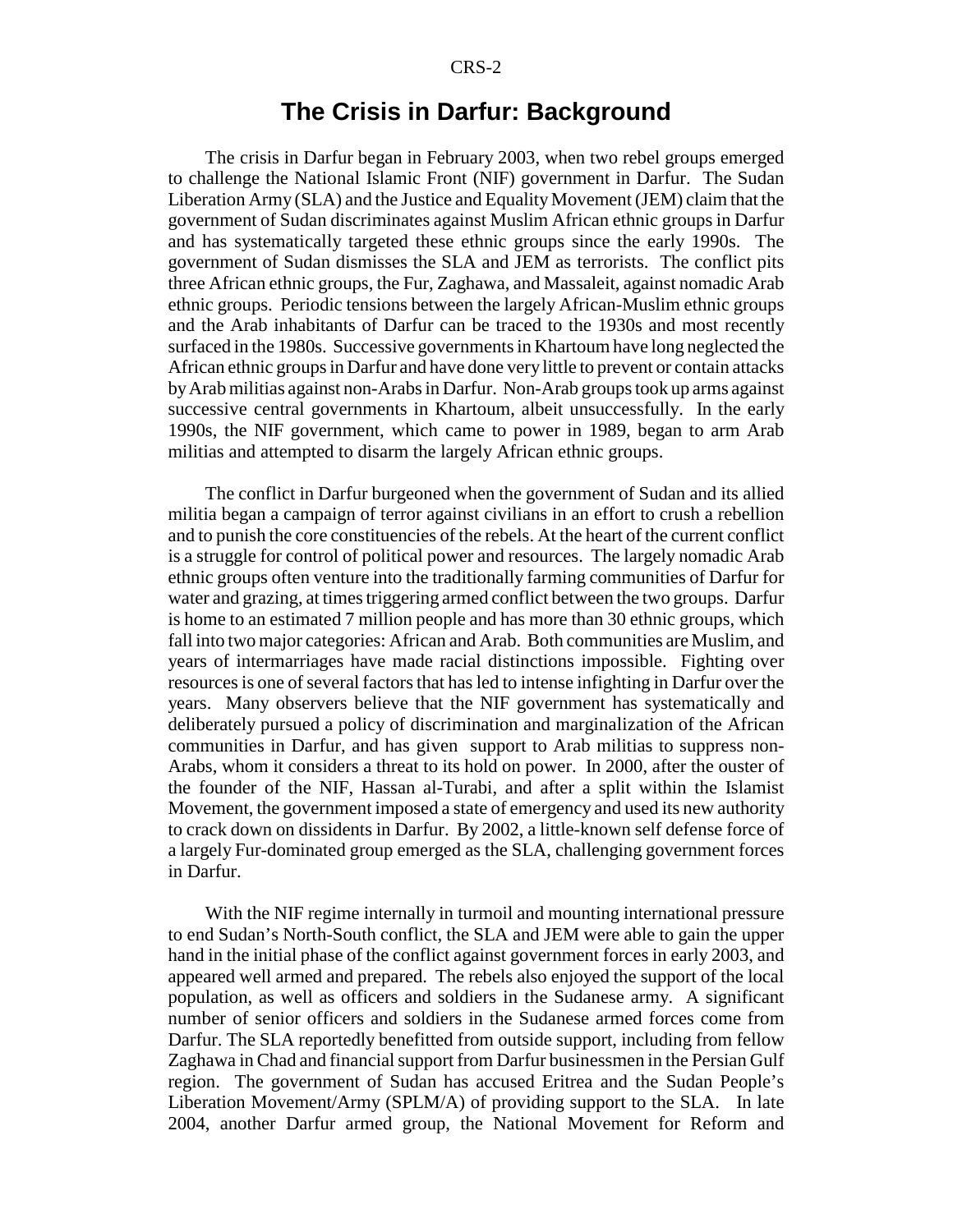development (NMRD) emerged. Initial reports suggested that the NMRD was created by the government of Sudan in order to undermine the SLA and JEM. In December 2004, the NMRD and the government of Sudan signed a ceasefire agreement in Chad and a month later agreed to cooperate in facilitating the return of refugees from Chad to Darfur. Regional officials and Sudanese opposition figures note that the NMRD is being backed by the government of Chad and that the rebels wear uniforms and carry arms similar to those of the Chadian army.

The government of Sudan has accused the founder of the NIF, Hassan al-Turabi, of having links with JEM. Some observers say that Turabi, through his supporters, provides political and financial support to JEM. In late March 2004, Turabi was arrested along with a number of senior army officers. The government claimed that Turabi was behind an attempted coup, although officials in Khartoum seemed to back away from that claim by mid-April 2004. In late September 2004, the government of Sudan, once again, accused supporters of al-Turabi of an attempted coup. The government arrested more than 30 people, including military officials.

### **Recent Developments in Darfur**

In late September 2005, fighting between the Sudan Liberation Army and the government of Sudan and its allies erupted in different parts of Darfur, marking the first major cease-fire violation in over a year. According to press reports, progovernment militia attacked in the area of Jabal Mara Mountains and in Koriba in north Darfur, killing 17 civilians. On September 20, the SLA launched an attack, capturing Sheiria, a town 45 miles northeast of Nyala, the capital of South Darfur. Two days later, government forces reportedly recaptured the town, although SLA officials stated that they simply withdrew from the town.

 On September 15, 2005, the parties began talks under the auspices of the African Union (AU). The AU organized several workshops on wealth sharing, security related issues, and power sharing. Substantive talks would take place once the workshops are completed. In the Fifth Round of talks in June 2005, the parties signed the Declaration of Principles on political issues. The AU mediators are utilizing the Comprehensive Peace Agreement, which was agreed to by the government of Sudan and the SPLM in January 2005, as a framework for a negotiated settlement for Darfur.

A major complicating factor during these talks is the apparent division within the SLM. The SLM/SLA is informally split between the Secretary General of the SLM, Mini Minawi, and the Chairman, Abdel Wahid Nur. The rift between the two leaders began over a year ago over power. Most of the SLA commanders and fighters come from Minawi's Zagawa tribe, while Abdel Wahid's Fur tribe is the majority African tribe in Darfur. The commanders in the field, while largely supportive of Minawi, would like a conference to resolve the leadership crisis and come up with a united position for the talks in Nigeria. The conference is scheduled to begin on October 25, although there is a possibility it might be postponed. Abdel Wahid has rejected participation in the conference and has vowed to hold his own conference. If these conferences take place as scheduled, they will deprive the Nigeria talks of senior representation by the factions.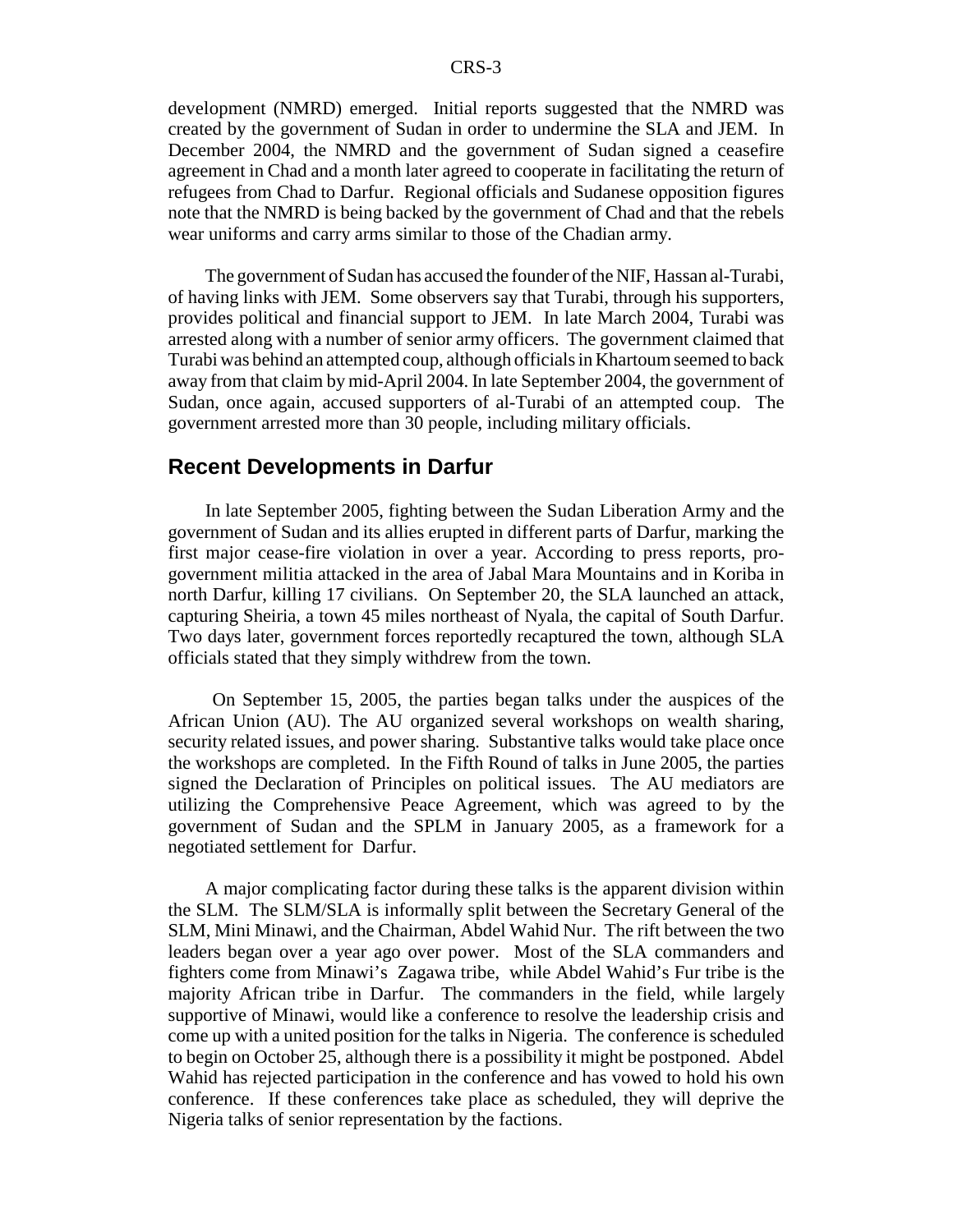Meanwhile, humanitarian conditions continue to deteriorate. Attacks against civilians by the Arab militia known as the Janjaweed continued unabated, while attacks by the SLA against humanitarian convoys have increased. Abductions, harassment, and looting by the SLA and the JEM have also increased over the past several months. According to a U.N. report submitted by Secretary General Kofi Annan, "the abduction of national staff of non-governmental organizations (NGOs) reached alarming proportions at the beginning of July, with 10 members of NGOs being held by SLA" (Monthly Report of the Secretary General on Darfur. S/2005/523. August 11, 2005.)

### **Darfur Developments: Accountability for Atrocities**

On July 22, 2004, the U.S. House of Representatives and the Senate unanimously passed resolutions (H.Con.Res. 467, S.Con.Res. 133) declaring the crisis in Darfur to be genocide, based on the five criteria for genocide enumerated in Article 2 of the Convention on the Prevention and Punishment of the Crime of Genocide. On September 9, 2004, then Secretary of State Colin Powell, in his testimony before the Senate Foreign Relations Committee, declared the atrocities in Darfur genocide. Secretary Powell stated that, after reviewing evidence collected by the State Department team, "genocide has been committed in Darfur and that the Government of Sudan and the Jingaweit bear responsibility — and that genocide may still be occurring." Powell further stated that because the United States is a contracting party to the Geneva Convention, Washington will demand that the United Nations "initiate a full investigation." Shortly after Powell's testimony, a draft U.N. resolution (1564) was adopted.

The resolution requested the Secretary General of the United Nations to "establish an international commission of inquiry in order to immediately investigate reports of violations of international humanitarian law and human rights law in Darfur by all parties, to determine also whether or not acts of genocide have occurred, and to identify the perpetrators of such violations with a view to ensuring that those responsible are held accountable." The declaration of genocide by the Bush Administration did not lead to a major shift in U.S. policy or a threat of intervention to end genocide. Instead, Bush Administration officials continued to support a negotiated settlement between the rebels in Darfur and the government of Sudan. But continued violence in Darfur and the government's failure to disarm the Janjaweed militia has further strained relations between Khartoum and Washington.

In late January 2005, the International Commission of Inquiry on Darfur submitted its report to Secretary General Kofi Annan. The 176-page report provided a detailed accounting of atrocities committed by the government of Sudan and its Janjaweed militia allies. The Commission declared that "based on thorough analysis of the information gathered in the course of the investigations, the Commission established that the Government of Sudan and the Janjaweed are responsible for serious violations of international human rights and humanitarian law amounting to crimes under international law."1 The Commission found, however, that "the

<sup>&</sup>lt;sup>1</sup> Report of the International Commission of Inquiry on Darfur to the United Nations (continued...)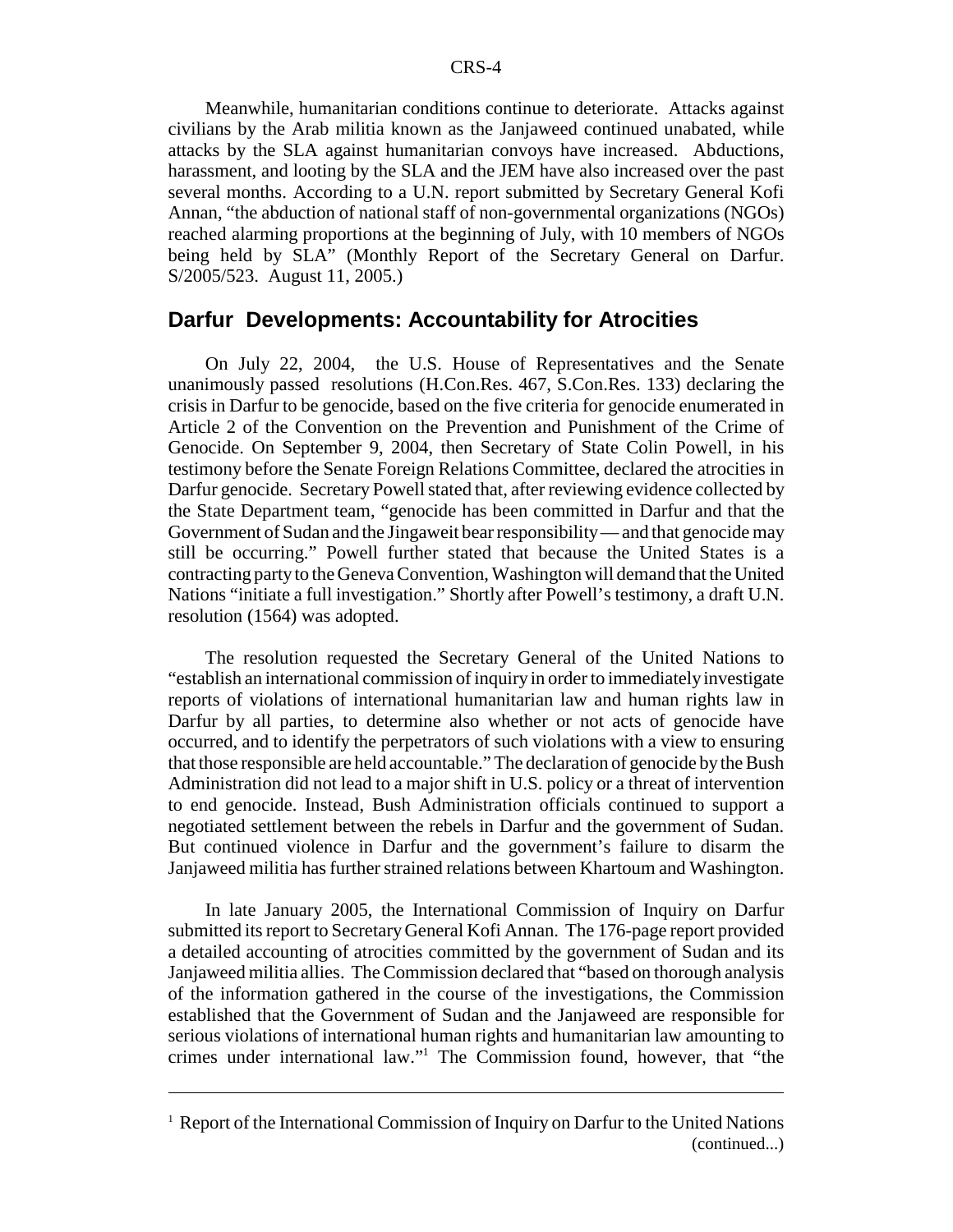Government of Sudan has not pursued a policy of genocide." The Commission, while acknowledging that government officials and other individuals may have committed genocidal acts, stated that "the crucial element of genocidal intent appears to be missing." The Commission submitted a sealed document with 51 suspects for prosecution by the International Criminal Court (ICC).

U.S. officials argue that the government of Sudan is responsible for genocide in Darfur, despite the Commission's conclusion of no genocidal intent. Washington initially rejected the Commission's referral of these cases to the ICC. U.S. opposition to the ICC is unrelated to the Darfur case. It is largely driven by concerns about the potential prosecution of U.S. personnel by the ICC. Because of this concern, the United States is not signatory to the ICC. In March, the United States abstained on Security Council Resolution 1593, paving the way for its passage. In June 2005, the Special Prosecutor of the ICC formally began an investigation. ICC spokesman Yves Sorokobi indicated that the decision to launch the investigation came after the ICC had finished its analysis of the referral by the UN Security Council. This included, he said, consultations with experts and ensuring that ICC had met statutory requirements before beginning the investigations.

## **Prospects for a Negotiated Settlement in Darfur**

In September 2003, the government of Sudan and the SLA signed a cease-fire agreement mediated by President Idriss Deby of Chad, which collapsed in December 2003. In early April 2004, the government of Sudan and the SLA/JEM agreed to a cease-fire and political dialogue to peacefully resolve the conflict. The government of Sudan agreed to negotiate with the rebels after considerable international pressure. The negotiations were conducted under the auspices of President Deby of Chad and assisted by the African Union. The United States and other international participants played an important role in facilitating the negotiations, although the government of Sudan delegation walked out of the talks in protest when the head of the U.S. delegation began to deliver his opening remarks.

On April 8, 2004, the parties agreed to observe a cease-fire for a period of 45 days, renewable automatically if both parties were to agree. In late May, the parties renewed the cease-fire agreement. However, attacks by the pro-government militia have been verified by the cease-fire commission established under the April Accord. These violations by the government of Sudan and the Janjaweed militia have stalled the peace negotiation process. Leaders from the Justice and Equality Movement (JEM) and the Sudan Liberation Movement (SLM) initially refused to participate in talks in July in Addis Ababa, Ethiopia because they maintained that the Sudanese government failed to uphold the core elements of the April Cease-fire agreement. In late August 2004, the parties resumed negotiations in Abuja, Nigeria. In November 2004, the government of Sudan and the Darfur armed factions signed two agreements in Abuja, Nigeria: Agreement for Enhancing of the Security Situation in Darfur and Agreement on Humanitarian Situation. Many observers, however, believe that political agreement between the rebels and the government of Sudan appears unlikely

 $\frac{1}{1}$  (...continued)

Secretary General. January 25, 2005.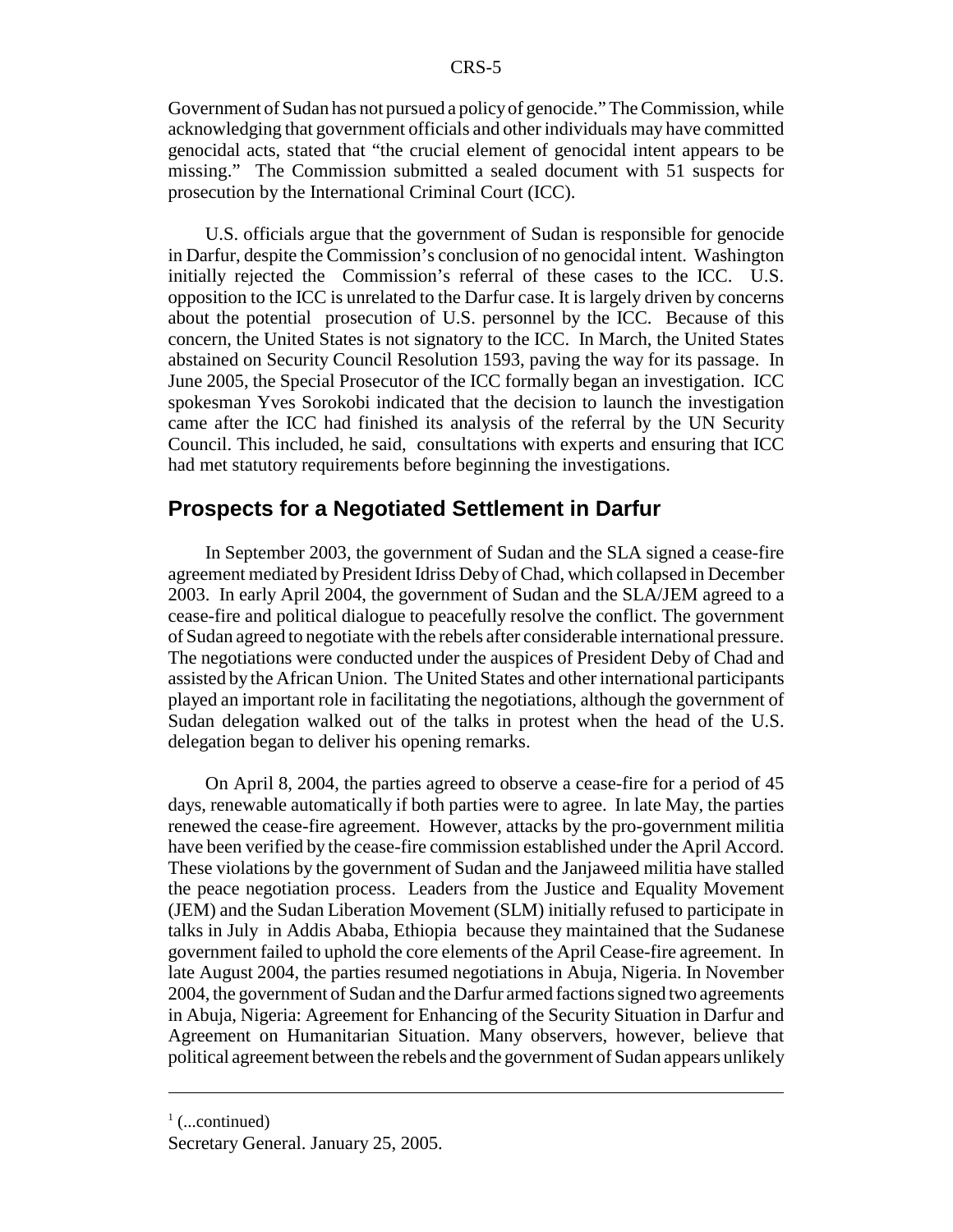at this juncture. The SLA and JEM are reportedly demanding fundamental changes in the political structure in Khartoum and the disarmament of the Janjaweed, and the government of Sudan is reportedly unwilling to meet these demands.

On June 10, 2005, the SLA/JEM and the government of Sudan began another round of negotiations in Abuja, Nigeria. The African Union gave the parties to the conflict a draft framework agreement to consider. The parties were expected to present their own proposal during the negotiations. However, the negotiations were stalled for days over the role of Chad. The SLA and JEM accused the government of Chad of being biased in favor of the government of Sudan and demanded the removal of Chad as a mediator. Earlier in the talks the government of Sudan rejected the participation of Eritrea in the Abuja talks, arguing that Eritrea backs the rebels in Darfur and Eastern Sudan. Eritrea and Sudan have been fighting a proxy war since the early 1990s, with Sudan backing the Eritrean Islamic Jihad and other Eritrean opposition groups. Eritrea provides support to the opposition group the National Democratic Alliance and the rebels in Darfur and eastern Sudan. Observers argue that Eritrean participation is key in order to find a solution to the Darfur crisis as well as to the looming tension in Eastern Sudan. In May 2005, the Chairman of the AU Commission, Alpha Oumar Konare, appointed former OAU Chairman, Salim Salim, as the AU Special Envoy for the Inter-Sudanese Peace Talks in Darfur. On September 15, 2005, the parties resumed talks in Abuja, Nigeria.

On May 4, 2006, the Government of National Unity and the Sudan Liberation Movement (SLM) signed the Darfur Peace Agreement (DPA) after almost two years of negotiations. The agreement was rejected by two other Darfur groups: the Justice and Equality Movement (JEM) and a splinter group from the SLM. The agreement calls for the integration of SLA troops into the Sudan Armed Forces, provides \$300 million initially and \$200 million for the next two years for reconstruction and compensation purposes for Darfur, and establishes the Transitional Darfur Regional Authority (TDRA). The agreement provides seats for the SLM in the national and regional parliaments and several top positions, including the chairmanship of the TDRA. The agreement also calls for the disarmament and demobilization of the Janjaweed.

## **The Humanitarian Situation and the U.S. Response**

#### **U.S. Funding**

The United States contributed more that \$93.7 million in humanitarian assistance to Sudan in fiscal year (FY)2000, \$154.7 million in FY2001, \$139.7 million in FY2002, and \$162.9 million in FY2003. Moreover, the United States is providing development aid in opposition-controlled areas to build the capacity of civil administration, conflict resolution, and assist indigenous non-governmental organizations. In 2002, the Bush Administration announced two major development programs for southern Sudan and significantly increased the development budget. According to USAID, the Southern Sudan Agricultural Revitalization Project provides \$22.5 million for a five year program to improve agricultural production.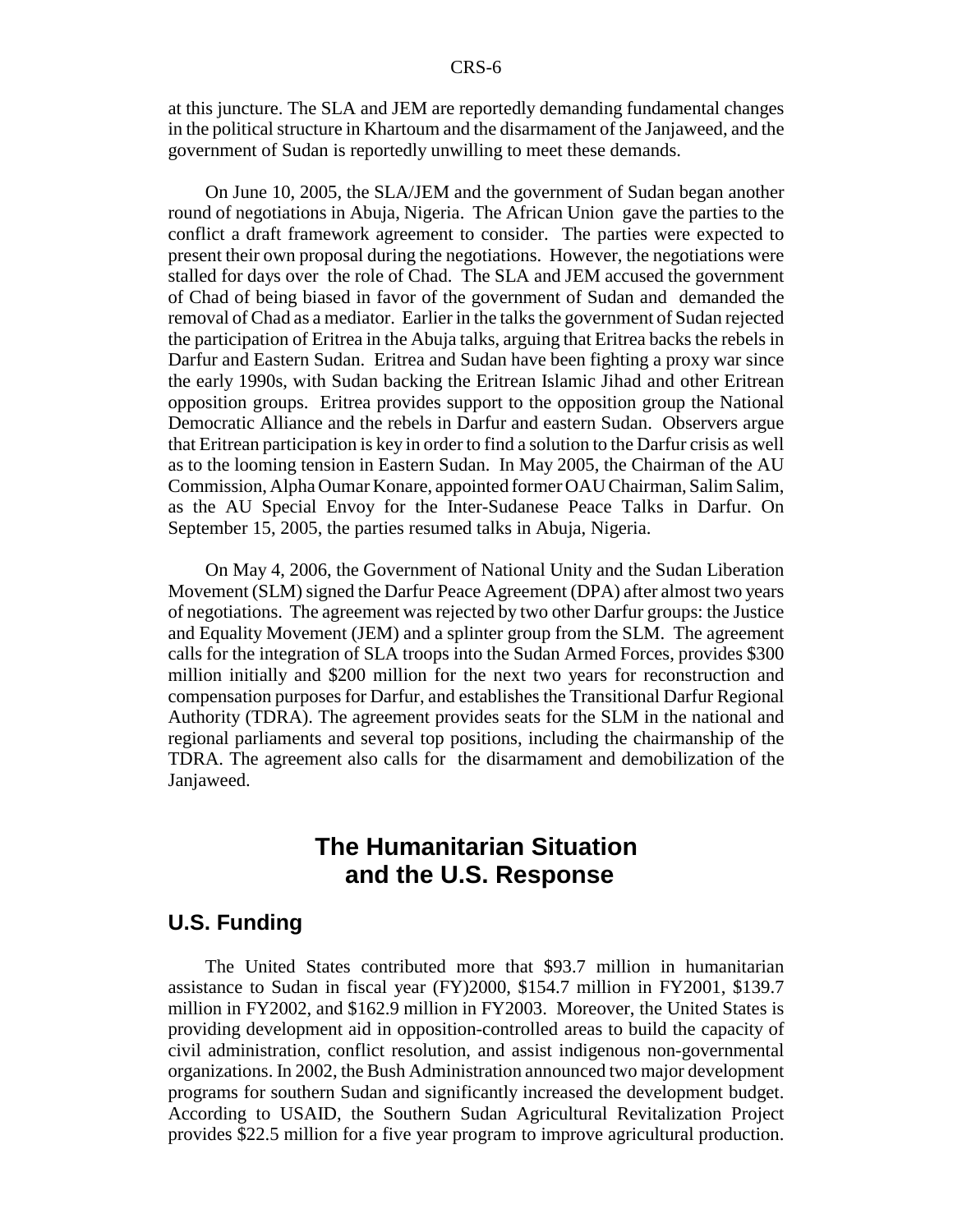The Sudan Basic Education Program is a five-year, \$20 million program designed to improve access to quality education.

In FY2004, the United States provided \$170 million in humanitarian and development assistance. In FY2005, Sudan (southern Sudan) was to receive an estimated \$200.9 million. Total obligated funds for southern Sudan for FY2005 were \$380 million. For FY2006, the Administration has requested \$112 million.

| Humanitarian Situation at a Glance |                                                                                          |  |
|------------------------------------|------------------------------------------------------------------------------------------|--|
| 2.61 million                       | Conflict-Affected Persons in Darfur/Chad                                                 |  |
| 1.8 million                        | Internally Displaced Persons (IDPs)                                                      |  |
| 220,000                            | Refugees                                                                                 |  |
| 70,000                             | Deaths $(U.N.)$                                                                          |  |
| 300,000-400,000                    | <b>Other Mortality Estimates</b>                                                         |  |
| $$1.453$ billion                   | U.S. Assistance (FY2003-FY2005,<br>as of $2/10/06$ )                                     |  |
| $$1.030$ billion                   | U.S. humanitarian assistance to Sudan and<br>Eastern Chad (FY2005-FY2006, as of 7/14/06) |  |
| <b>Source: USAID</b>               |                                                                                          |  |

In addition, the Administration had requested \$242.4 million for Darfur and \$100 million for southern Sudan in the FY2005 Supplemental Appropriations for Iraq, Afghanistan, and other activities. On March 7, 2005, the House Appropriations Committee approved in full the requested amount for Darfur and \$37 million for southern Sudan. The full House approved \$342.4 million for Darfur, \$100 million higher than requested, although the additional funds are all for refugee, food, and disaster programs. The Senate approved \$242.4 million for Darfur and \$100 million for southern Sudan. The conferees approved \$37 million for southern Sudan and up to \$240 million in food aid for Darfur. In addition, the conferees approved \$40 million for refugee aid, and \$40 million in International Disaster and Famine Assistance (IDFA) funds for Darfur. (P.L. 109-13; H.Rept. 109-72). Estimated funding for Darfur for FY2006 is \$209 million. Estimated funding for Darfur for FY2007 is \$192.5 million and \$290.9 million for other parts of Sudan, primarily to southern Sudan.

In February 2006, the Bush Administration submitted a supplemental appropriations request for Iraq, Afghanistan, funding for the Gulf Coast hurricanes, and other foreign policy priorities. The Administration requested \$514.1 million for Sudan/Darfur. On March 16, 2006, the House approved \$618.1 million: \$499.1 million for Darfur (\$66.3 million for IDFA, \$11.7 million for refugees, \$173 million for African Union peacekeeping, \$150 million for food aid, \$98.1 million for CIPA-U.N. peacekeeping), and \$119 million for southern Sudan (\$12.3 million for refugees, \$75 million for food aid, \$31.7 for Contributions to International Peacekeeping Activities (CIPA)-U.N. peacekeeping). On April 4, 2006, the Senate Appropriations Committee approved \$564 million for Sudan/Darfur: \$125 million for south Sudan and \$439 million for Darfur. On May 4, 2006, the full Senate approved \$624 million for Sudan: \$125 million for Southern Sudan and \$499.1 million for Darfur.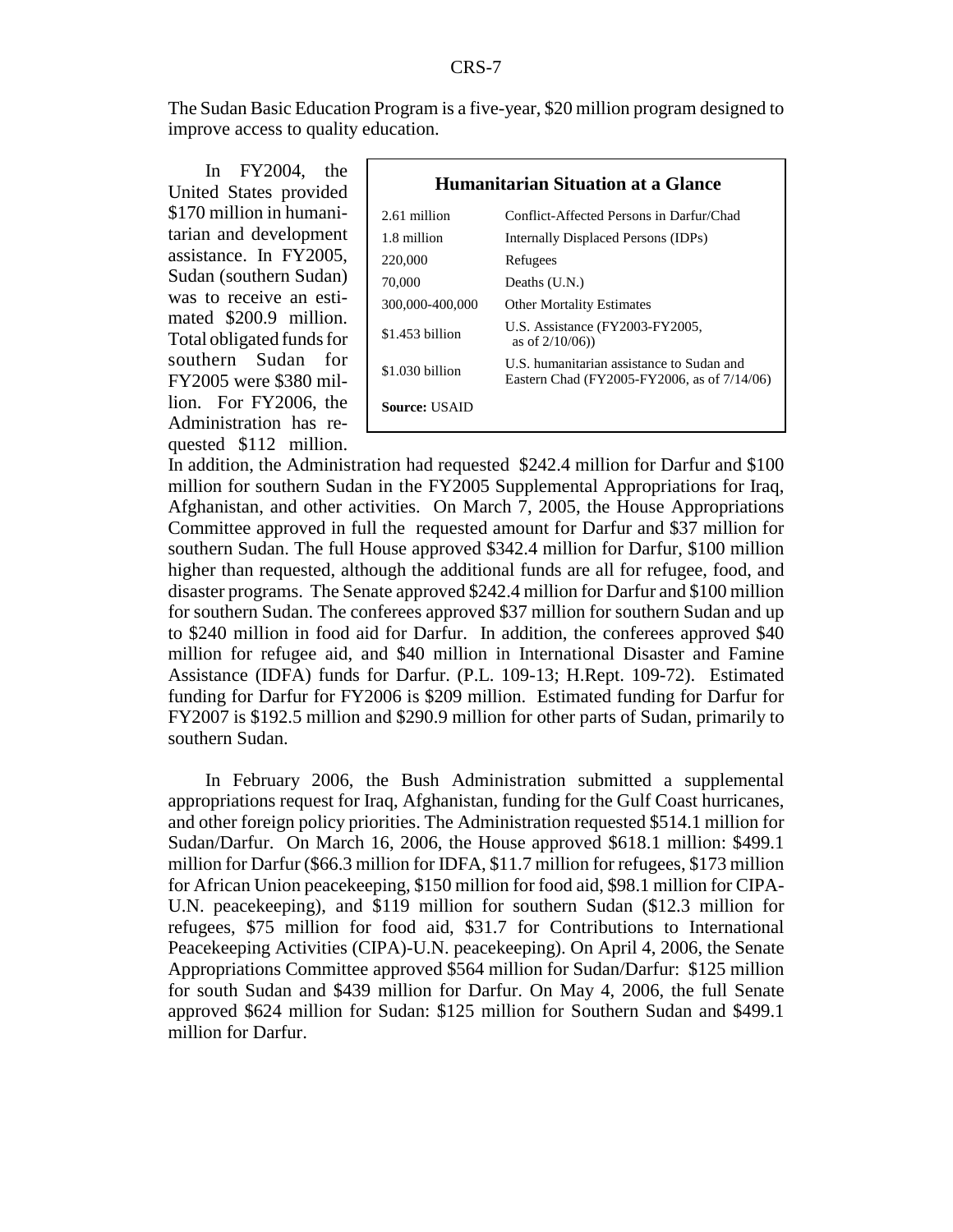## **The African Union and the Crisis in Darfur**

The African Union (AU) has been slow in responding to the crisis in Darfur. The AU became actively engaged during the cease-fire negotiation in Chad and subsequently assumed a central role in monitoring the cease-fire agreement and facilitating political dialogue between the government of Sudan and SLA/JEM. In late March 2004, the AU sent a team led by Ambassador Sam Ibok, Director of the AU's Peace and Security Department, to participate in talks in Chad. In the April Cease-Fire Agreement, the African Union was tasked to take the lead in the creation of a Cease-Fire Commission. The Commission's mandate consists of "planning, verifying and ensuring the implementation of the rules and provisions of the ceasefire agreement." In addition, the Commission was mandated to define the routes for the movement of the respective forces, assist with demining operations, and collect information about cease-fire violations. The Commission reports to a Joint Commission composed of the parties to the agreement, Chad, and members of the international community. The African Union mission does not have the mandate to protect civilians; however, the estimated 5,200 troops primarily from Rwanda, Nigeria, and Gabon are tasked to protect the AU cease-fire monitors in Darfur.

The limited mandate of the AU force, logistical and financial troubles of the organization, and the size of the force have made the AU mission inefficient, according to many observers. The deployment of the AU force, albeit small, took more than four months after the signing of the agreement. Moreover, even the limited mandate of monitoring of the cease-fire agreement has not been effective. The mandate does not have any enforcement mechanisms aside from reporting the violations to the Joint Commission. Since the signing of the cease-fire agreement and the deployment of the AU mission, there have reportedly been many violations and only a limited number of the violations have been reported to the Joint Commission, although violence against civilians has gone down significantly over the past several months. Moreover, no apparent corrective measures have been taken by the AU to end these violations, although major violations by the parties have gone down, except for the late September 2005 attacks by pro-government militia against the SLA and an attack by the SLA in the same period.

President Paul Kagame of Rwanda, who came to power after the 1994 Rwandan genocide, had stated that his country would respond if called to end genocide in Sudan during a speech in April 2004 at the tenth anniversary of the Rwandan genocide. Rwanda was the first to deploy troops as part of the AU mission. Senior Rwandan officials have also asserted that despite the limited mandate, Rwandan troops would defend civilians, if they are attacked. Rwanda has not yet followed through on its promise, however, although in late 2004 Rwandan troops blocked Janjaweed militia intending to attack a civilian village. Rwandan troops took up positions to prevent the Janjaweed from their planned attack on the village and refused the Janjaweed's demand to disarm. Rwandan government officials argue that it is better to have a small force present in Darfur than to have nothing at all. However, Kigali has made its views clear that the proposed expanded force should have a mandate to protect civilians. Many members of the African Union do not share the view that a genocide is occurring in Darfur and still consider the government of Sudan as the central player in the resolution of the conflict and protector of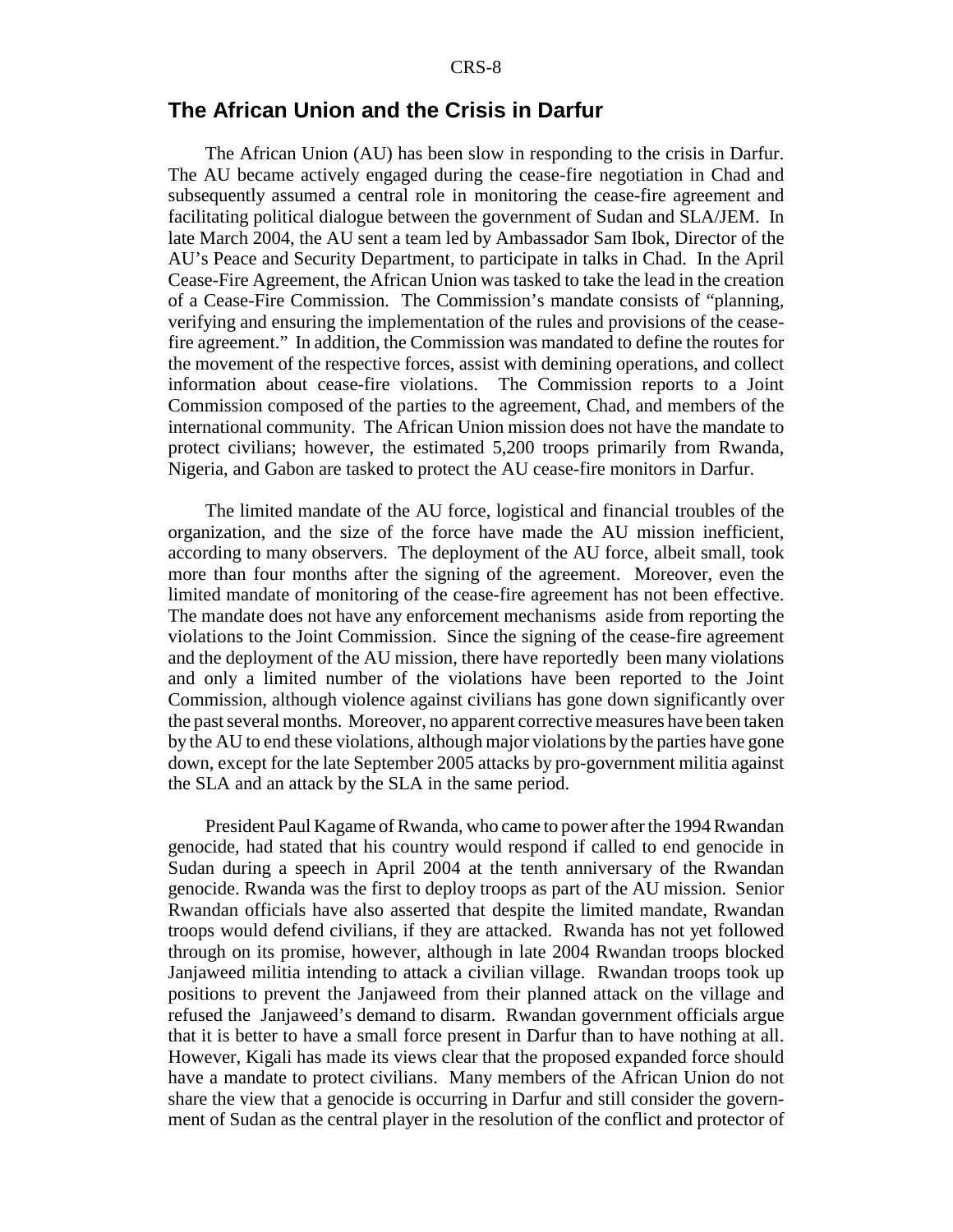civilians, while U.S. and U.N. officials hold the government of Sudan responsible for the atrocities in Darfur.

In May 2005, the African Union announced that it would increase the number of AMIS to 7,700, including a 1,500-member police force. Deployment of these additional troops began in July and full deployment to Darfur was slated to be completed by the end of October 2005. The United States has provided over \$150 million in support of AMIS over the past two year. Meanwhile, the North Atlantic Treaty Organization (NATO) and the European Union are providing transport, logistics, and communications support for the expanded African Union force. In May 2005, at a donors' conference in Ethiopia, an estimated \$291 million was pledged by donor governments in support of the AU mission. African Union officials have indicated that they plan to further increase the number of observers and protection force in 2006. AU is expected to boost the number of troops to 12,000. Some observers have called for up to 15,000 troops, while others have called for a much higher number of troops with a mandate to protect civilians. As of February 2006, the African Union has deployed an estimated 7,700 personnel, as force protection, military observers, and civilian police.

In January 2006, the African Union stated that transforming the African Mission in Sudan (AMIS) force into a United Nations force is acceptable in principle. In March, the African Union agreed to accept a United Nations peacekeeping mission for Darfur. Meanwhile, the Security Council gave authorities in the U.N. a task to come up with options for a U.N. peacekeeping operation. The U.S. and the United Nations are considering several options, including transforming the current AU force in Darfur and expanding the mandate of the U.N. peacekeeping mission in Sudan, deployed in support of the north-south peace agreement.

#### **The North-South Peace Agreement: Current Status**

On January 9, 2005, the government of Sudan and the SPLM, after two and half years of negotiations, signed the Sudan Comprehensive Peace Agreement at a ceremony in Nairobi, Kenya. More than a dozen heads of state from Africa attended the signing ceremony. Secretary of State Colin Powell, who led the U.S. delegation, reportedly urged the government of Sudan and the SPLM to end the conflict in Darfur. The signing of this agreement effectively ended the 21-year old civil war and triggered a six-year Interim Period. At the end of the Interim Period, southerners will hold a referendum to decide their political future. National, regional, and local elections are to take place during the second half of the Interim Period.

In June 2005, the Drafting Commission finished its work and presented the draft constitution to the government of Sudan and to the SPLM. The National Assembly in Khartoum and the SPLM Leadership Council ratified the constitution, and on July 9, 2005 signed the Interim National Constitution (INC). The same day, shortly after the signing of the INC, the Presidency, consisting of the President, First Vice President, and a Vice President, was inaugurated. In July 2005, the Abyei Boundary Commission, established to define and demarcate the area of the nine Dinka chiefdoms, finished its work and submitted its report to President Bashir. The President has yet to implement the conclusions of the Commission, as called for in the Comprehensive Peace Agreement. The United Nations has deployed military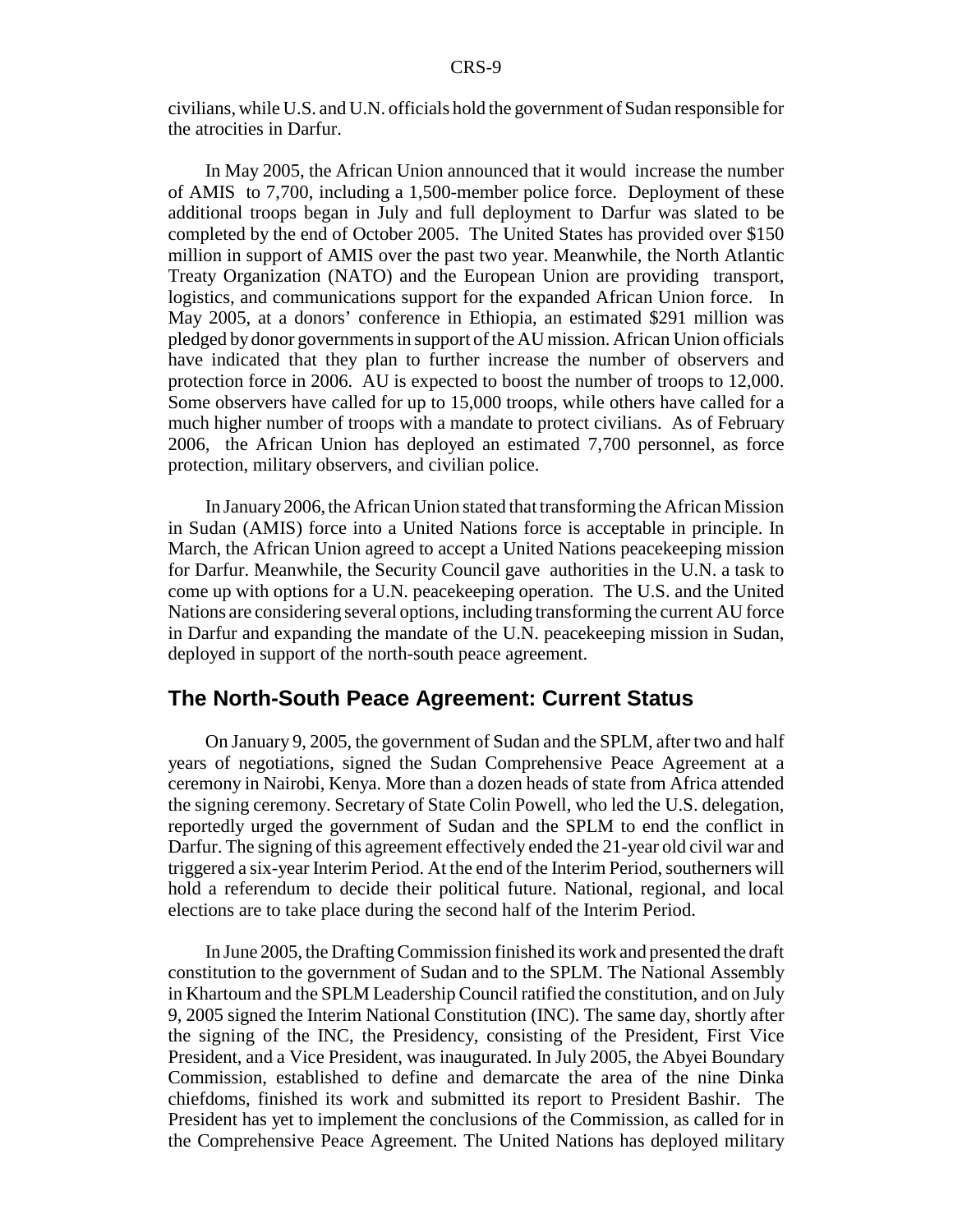personnel to the area to help calm the situation, but tensions between the Ngok Dinka and the Arab Misseriya remain high in Abyei. Meanwhile, a number of key commissions are awaiting action by the Presidency. The Assessment and Evaluation Commission is yet to be established as well as the National Reconstruction and Development Fund, the Boundary Commission, and the Joint Defense Board.

Agreements concerning the National Capital would be implemented by the Presidency in which the Administration of the National Capital and representation of southern Sudanese in the enforcement agencies of the National Capital would be decided. Mechanisms to secure the rights of non-Muslims in the National Capital are to be put in place after the enactment of the Interim Constitution. In the Power Sharing Agreement, the parties agreed to a 28% SPLM and 52% National Congress Party (NCP) arrangement across all sectors of government, including the Executive, the Legislature, and the Judiciary. An estimated 1,500 SPLA troops were deployed to Khartoum, after a two month delay, to be part of the Joint Integrated Units. These troops are currently based outside Khartoum awaiting a decision for integration with troops from the government side. The SPLA has also deployed an estimated 1,000 troops to Juba, and more troops would be deployed in the coming months, as called for in the Comprehensive Peace Agreement (CPA). The parties concede that there might be some delays in the implementation of these agreements, although the Modalities of Implementation Agreement has built in mechanisms and procedures to manage such issues. Meanwhile, the government of Sudan and the SPLM continue to engage their respective constituencies about the implementation of the peace agreement and are reaching out to regional and international actors for assistance.

On July 30, 2005, First Vice President and Chairman of the Sudan People's Liberation Movement (SPLM), Dr. John Garang, was killed in a plane crash in southern Sudan (discussed below). His death triggered violence between government security forces and southerners in Khartoum and Juba. More than 100 people were killed. The government of Sudan has established a committee to investigate the violence. The crash was investigated by a team from Sudan, Uganda, Russia, United Nations (UN), and the United States. The final report was issued in April 2006.

In early August 2005, the SPLM Leadership Council appointed Salva Kiir as Chairman of the SPLM and First Vice President of Sudan. Salva Kiir had served as Garang's deputy after the SPLM split in 1991 (more on Kiir below). He was officially sworn in as First Vice President in the National Unity Government (NUG) on August 11, 2005. Kiir stated that he would continue to pursue implementation of the peace accord negotiated by the late Dr. Garang. According to Kiir, "the fundamental principles for which the SPLM, under Garang's leadership, has struggled, were not only the clauses in the Comprehensive Peace Agreement, CPA, that are meant to solve the current problem of war and peace. But no less important, [they] are the parameters which the CPA has set to save our country from disintegration and guide the ship of government to safe shores."

In late September 2005, after weeks of contentious negotiations, the SPLM and the NCP, formerly known as the NIF, agreed on a cabinet. At the core of the dispute was the distribution of key economic ministerial portfolios. The NCP insisted on keeping the Energy and Finance ministries, while the SPLM argued that each party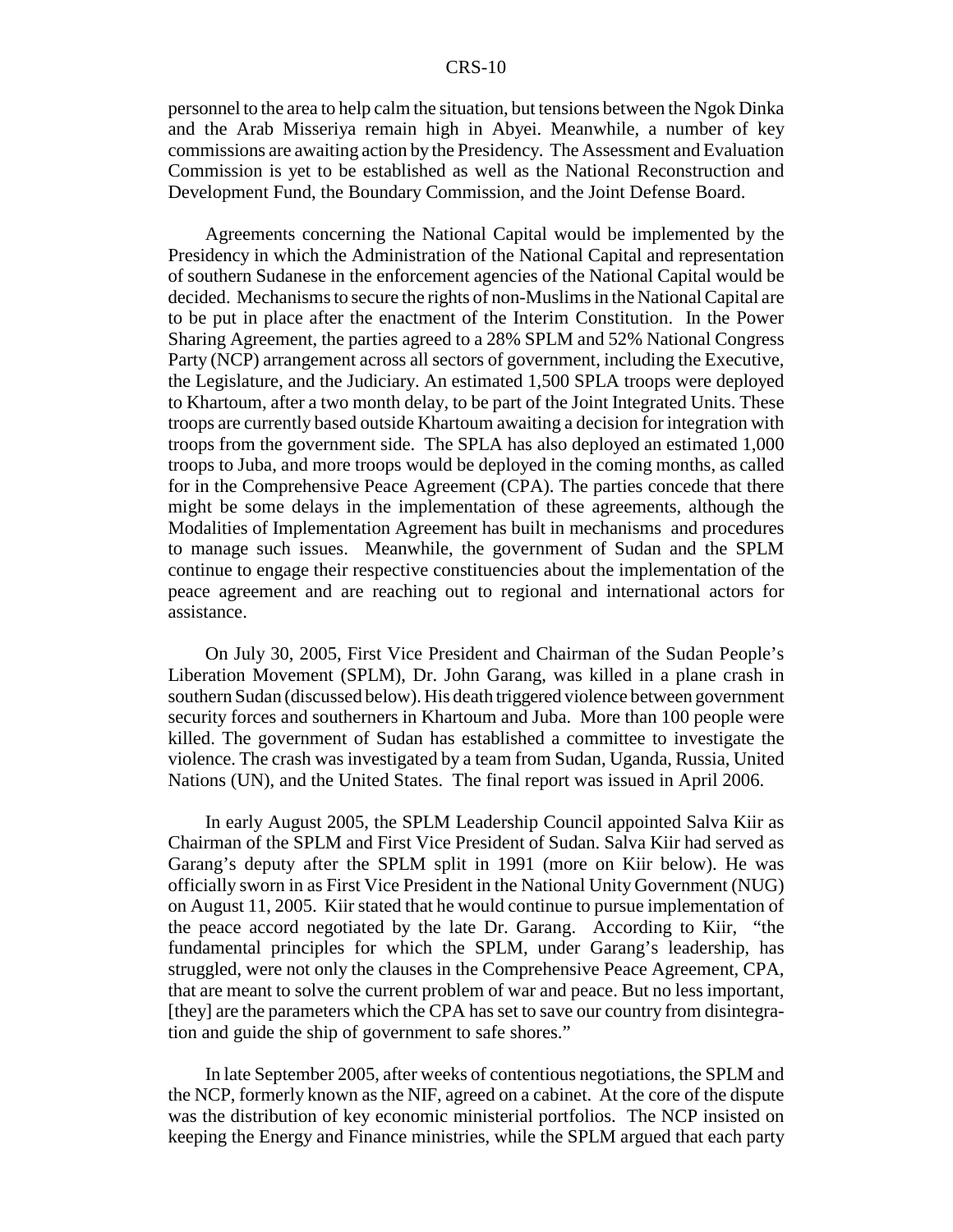should be given one or the other. The SPLM ultimately gave up its demand and managed to secure eight ministries, including Foreign Affairs, Cabinet Affairs, Labor, Transportation, Health, Education, Humanitarian Affairs, and Trade. Several advisers were also appointed to the Presidency (the Presidency consists of President Bashir, First Vice President Kiir, and Vice President Osman Ali Taha), including two from the SPLM (see full list below). Dozens of senior positions in the ministries remain open. Reactions within the SPLM and in the southern Sudanese community have been negative. Many members of the SPLM and its supporters say that all key ministries went to the National Congress Party, with the exception of Foreign Affairs. According to sources within the SPLM leadership, First Vice President Salva Kiir himself acknowledged that the unfair distribution and domination of key posts by the ruling party will only strengthen the hands of those calling for separation.

On August 31, 2005, the National Assembly was inaugurated, although many seats remain unfilled. According to the Comprehensive Peace Agreement, the National Congress Party was allocated 52% of the seats (234), 28% to the SPLM (126), and the remaining 20% for the northern and southern opposition groups. The National Democratic Alliance, a coalition of Northern and Southern opposition parties, and its core member, the Democratic Unionist Party (DUP), are likely to participate in the National Assembly. An estimated 20 seats were allocated for the NDA/DUP, although the number of seats are likely to increase once negotiations are finalized. Seats allocated for other Southern parties have been designated, with 10 seats for the Union of Sudan African Parties (USAP), and a total of 17 for four southern opposition parties: the United Democratic Salvation Front, United Democratic Front, South Sudan Democratic Forum, and Sudan African National Union. Hassan al-Turabi's Popular National Congress (PNC) and Sadiq al-Mahdi's Umma party have decided not to participate in the National Assembly and the National Unity Government. They argue that the CPA was negotiated by two parties and therefore not inclusive.

## **U.S. Support for the Peace Agreement**

The United States continues to play a key role in the North-South peace process, while pressing for a resolution of the Darfur crisis. Throughout the Inter-Governmental Authority for Development (IGAD)-sponsored talks, the Bush Administration engaged the parties at the highest levels, including calls by President Bush to the principals at critical times during the negotiations, and frequent visits to Kenya by senior State Department officials, where the talks were being conducted, according to Administration officials. President Bush's Special Envoy, former U.S. Senator John Danforth, also made several trips to the region to encourage the parties to finalize an agreement. Then Secretary of State Colin Powell was actively engaged in the peace process and traveled to Kenya to encourage the parties. U.S. financial support for the peace process and technical assistance during the talks were considered by the parties and the mediators as critical, according to Administration officials. The United States provided funding for the SPLM delegation for travel and other related expenses. American interventions at critical times during the negotiations reportedly helped break a number of stalemates, including during security arrangement talks and the three disputed areas.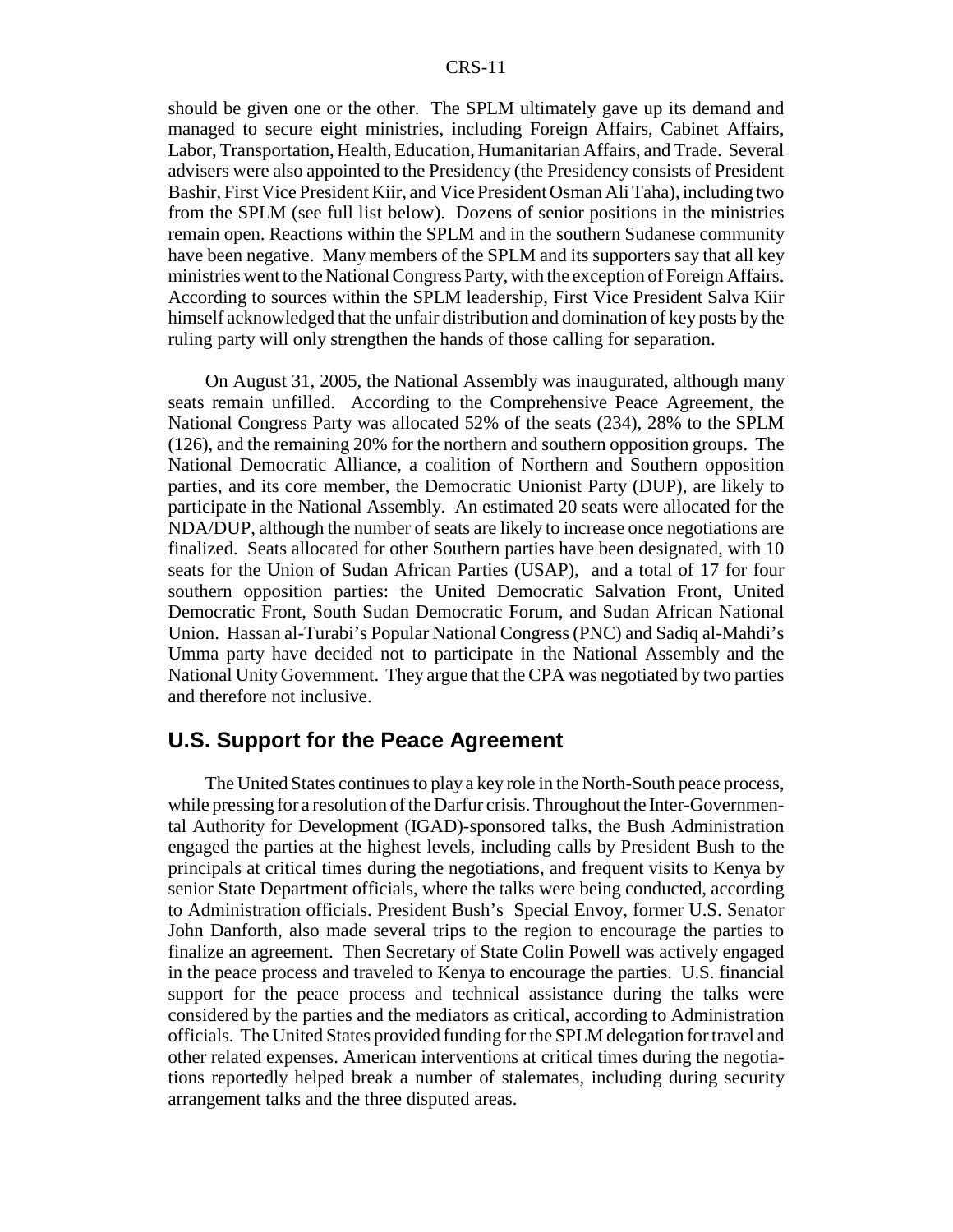Sustained U.S. pressure on the government of Sudan also helped secure the Comprehensive Peace Agreement. The Bush Administration, while maintaining U.S. bilateral sanctions, also engaged the government in critical dialogue and offered the normalization of bilateral relations as an incentive for the resolution of the Darfur crisis and settlement of the North-South conflict. U.S. policy toward Sudan is complicated because the same government that signed the peace agreement with the South is also the one engaged in atrocities in Darfur, which the Bush Administration and Congress declared is genocide. This position has led to some criticism of the Bush Administration, although many praise the Administration's sustained engagement in the North-South talks. According to some critics, the Administration did not initially consider the Darfur crisis to be a priority; and instead the Administration was largely focused on the talks between the government of Sudan and the SPLM. The first statement on Darfur by the White House, they point out, was issued in early April 2004. Some observers say that the Bush Administration and Congress, however, have been at the forefront in calling for an end to the crisis in Darfur and demanding accountability, especially since mid-2004.

In mid-April 2005, Deputy Secretary of State Zoellick traveled to Sudan to discuss the North-South peace agreement and the crisis in Darfur. He also led the U.S. delegation to a donor conference in Oslo, Norway, where donor governments pledged \$4.6 billion in aid to Sudan. The United States pledged \$1.7 billion; half of the pledge will require congressional approval because the some funds are for fiscal year 2006, while other funds are from already appropriated funds. In Khartoum, Zoellick met with First Vice President Osman Ali Taha to discuss the Darfur crisis as well as implementation of the CPA. He also visited Darfur and Rumbek, in southern Sudan, where he met the SPLA leadership. Zoellick reiterated the Bush Administration's support for the CPA and demanded a quick end to the violence in Darfur. Meanwhile, in April 2005, the CIA reportedly flew Sudan's security chief Abdalla Gosh to Washington, DC, for talks on counter-terrorism related issues. Human rights groups and some Members of Congress criticized the decision to bring Gosh to Washington, arguing that the visit sends the wrong message to Khartoum.

On July 12, 2005, the government of Sudan and C/L International, a lobby firm based in Washington, signed a contract to provide public relations services for \$530,000 a year. On August 10, 2005, C/L International filed a report, as required by the Foreign Agents Registration Act, with the Department of Justice. Executive Order 13067 prohibits American companies and citizens from doing business or any financial transaction with the government of Sudan. Reportedly, C/L International was given exemption by the Department of State, the first such measure since the imposition of these sanctions in 1997. In late September 2005, the State Department moved Sudan from Tier III country, worst offenders of Trafficking in Persons (TIP), to Tier II. According to the Presidential Determination Memorandum, the Secretary of State has determined that Sudan "is making significant efforts to bring itself into compliance."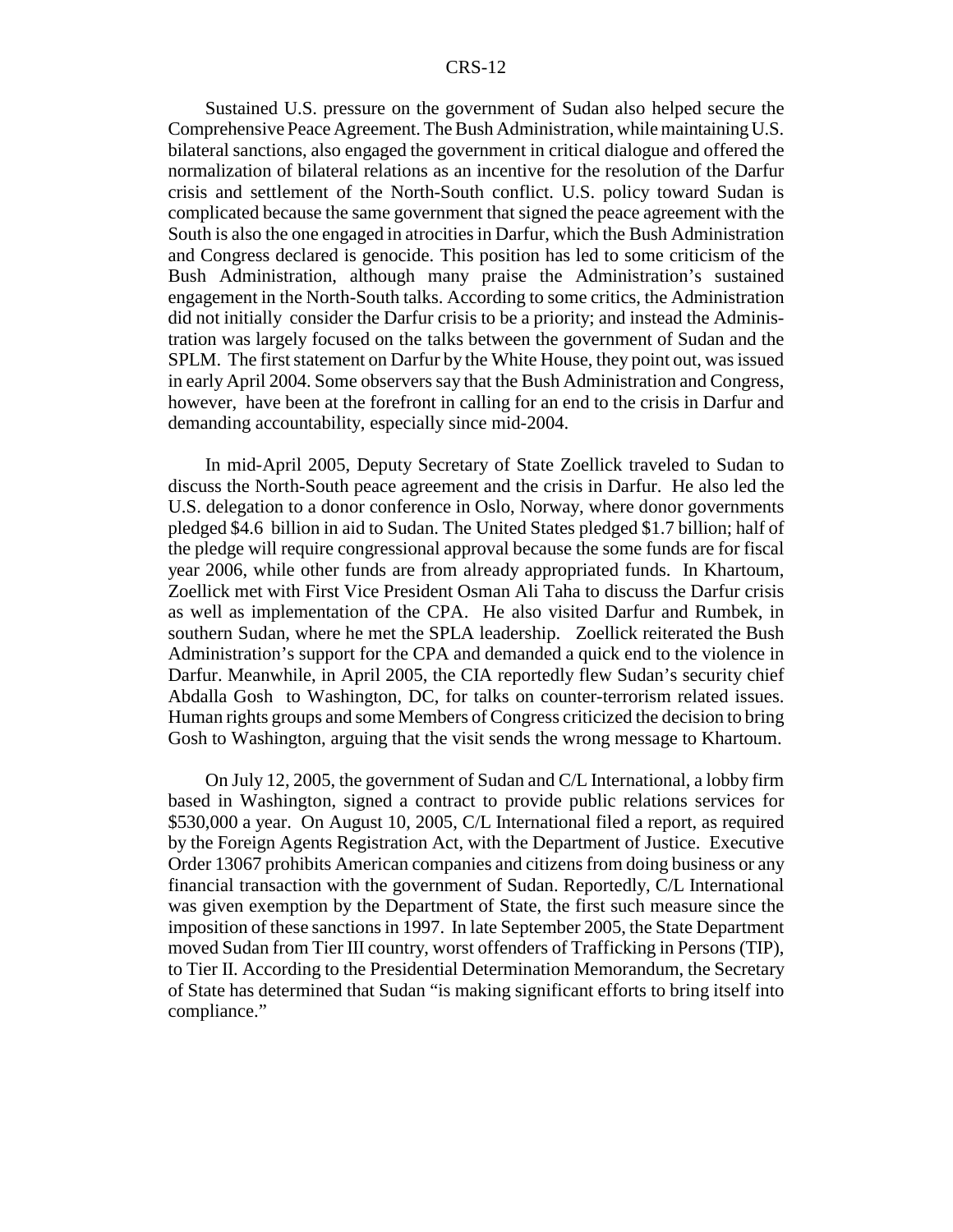#### **The U.N. Mission for Sudan and U.N. Sanctions**

 On March 29, 2005, the Security Council passed Resolution 1591. The resolution calls for a freezing of assets and travel restrictions by U.N. member states against individuals "who impede the peace process, constitute a threat to stability in Darfur and the region, and commit violations of international humanitarian and human rights laws or other atrocities." On March 29, 2005, the Security Council also passed Resolution 1593, referring the situation in Darfur to the Prosecutor of the International Criminal Court (ICC). The International Commission of Inquiry on violation of international humanitarian law and human rights law in Darfur recommended that the ICC prosecute individuals responsible for war crimes and crimes against humanity in Darfur.

In a January 2005, report to the Security Council, Secretary General Kofi Annan recommended a robust U.N. Peace Support Mission for Sudan (UNMIS). ( Report of the Secretary General on Sudan (S/2005/57), January 31, 2005.) The Secretary General recommended the establishment of a "multi-dimensional" United Nations Peace Mission, under Chapter VI of the United Nations Charter. On March 24, 2005, the United Nations Security Council passed Resolution 1590 establishing the United Nations Mission in Sudan (UNMIS). Resolution 1590 calls for coordination between AMIS and UNMIS, authorizes the deployment of 10,000 military personnel and up to 715 civilian police personnel, gives UNMIS the mandate to support the implementation of the Comprehensive Peace Agreement, and authorizes a Chapter VII mandate for UNMIS.

The mandate for the U.N. Mission in Sudan would

- Support implementation of the Comprehensive Peace Agreement,
- Support the National Unity Government,
- Support the Assessment and Evaluation Commission,
- Support the African Union efforts in the Abuja peace process,
- Promote Efforts to resolve the Darfur Crisis,
- Monitor the Cease-Fire Agreement signed between GOS and the SPLM,
- Protect civilians under imminent threat of physical violence, and
- ! Provide assistance in governance, humanitarian areas, IDPS, and demining.

As of early September 2005, UNMIS had deployed more than 2,300 military personnel, including 153 military staff officers, 145 military observers, and 2,011 troops to seven sectors: Sector 1: Juba, Sector 2, Wau, Sector 3: Malakal, Sector 4: Kadugli, Sector 5: El-Damazin, Sector 6: Abyei, and Sector 7: Kassala. The United Nations has not yet secured a Status of Forces Agreement from the parties. According to a recent report to the Security Council, Secretary General Kofi Annan stated that "the Government has been reluctant to accept some major operational requirements of the Mission, which are in accordance with the established practices and principles of peacekeeping, in particular with respect to the self registration of UNMIS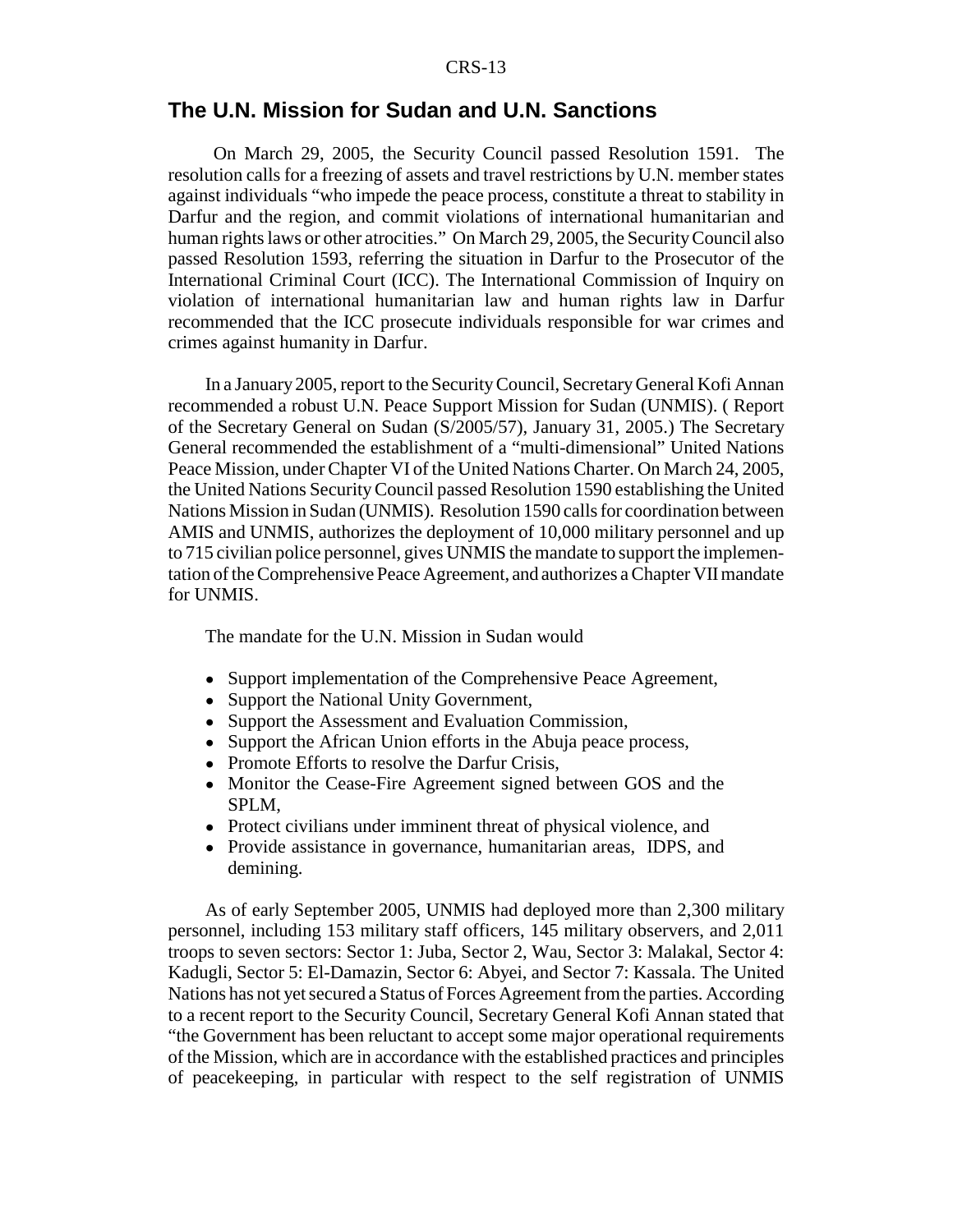vehicles."<sup>2</sup> Other unresolved issues include the hiring of local staff by UNMIS and on privileges and immunities for UNMIS staff. Earlier, the SPLM expressed reservations about the size and makeup of UNMIS. SPLM officials argued that in light of the crisis in Darfur, the proposed force is too large for the South and could be used to augment the African Union forces in Darfur. Concerns about the make-up of the force, which SPLM officials earlier had alleged come primarily from progovernment countries, appear resolved, with more than 30 countries contributing personnel to UNMIS.

## **The Humanitarian Crisis (South Sudan)**

The 21-year civil war, drought, and raids by government-backed militias and rebel groups have disrupted the distribution of food aid and obstructed assessments of need in severely affected areas. The crisis has escalated dramatically in recent years. The scorched-earth techniques used by pro-government militias have decimated fields and homes and forced tens of thousands of people to flee the wartorn areas. Many relief centers and hunger-stricken areas are inaccessible by ground transportation because roads were destroyed, did not exist or are impassible due to rain and mud. In February 2002, government helicopter gunships bombed Bieh in Western Upper Nile, while civilians were lined up at a food distribution center. Seventeen people were killed and many more injured.

#### **U.S. Response**

The United States contributed more that \$93.7 million in humanitarian assistance in fiscal year (FY)2000, \$154.7 million in FY2001, \$139.7 million in FY2002, and \$162.9 million in FY2003. Moreover, the United States is providing development aid in opposition-controlled areas to build the capacity of civil administration, conflict resolution, and assist indigenous non-governmental organizations. In 2002, the Bush Administration announced two major development programs for southern Sudan and significantly increased the development budget. According to USAID, the Southern Sudan Agricultural Revitalization Project provides \$22.5 million for a five year program to improve agricultural production. The Sudan Basic Education Program is a five-year \$20 million program designed to improve access to quality education. In FY2004, the United States provided \$170 million in humanitarian and development assistance. In FY2005, Sudan (southern Sudan) was expected to receive and estimated \$200.9 million.

For FY2006, the Administration requested \$109 million in development assistance, education, and economic recovery. Congress approved (H.Rept. 109-265, P.L. 109-102) \$70 million in development aid, \$20 million in ESF funds. The conferees removed \$50 million for African Union Mission (AMIS) support. Sudan is also expected to receive an estimated \$100 million in IDFA funds. In addition, the Administration had requested \$242.4 million for Darfur and \$100 million for southern Sudan in the FY2005 Supplemental Appropriations for Iraq, Afghanistan, and other activities. On March 7, 2005, the House Appropriations Committee

<sup>&</sup>lt;sup>2</sup> Report of the Secretary General on Sudan. September 12, 2005. S/2005/579.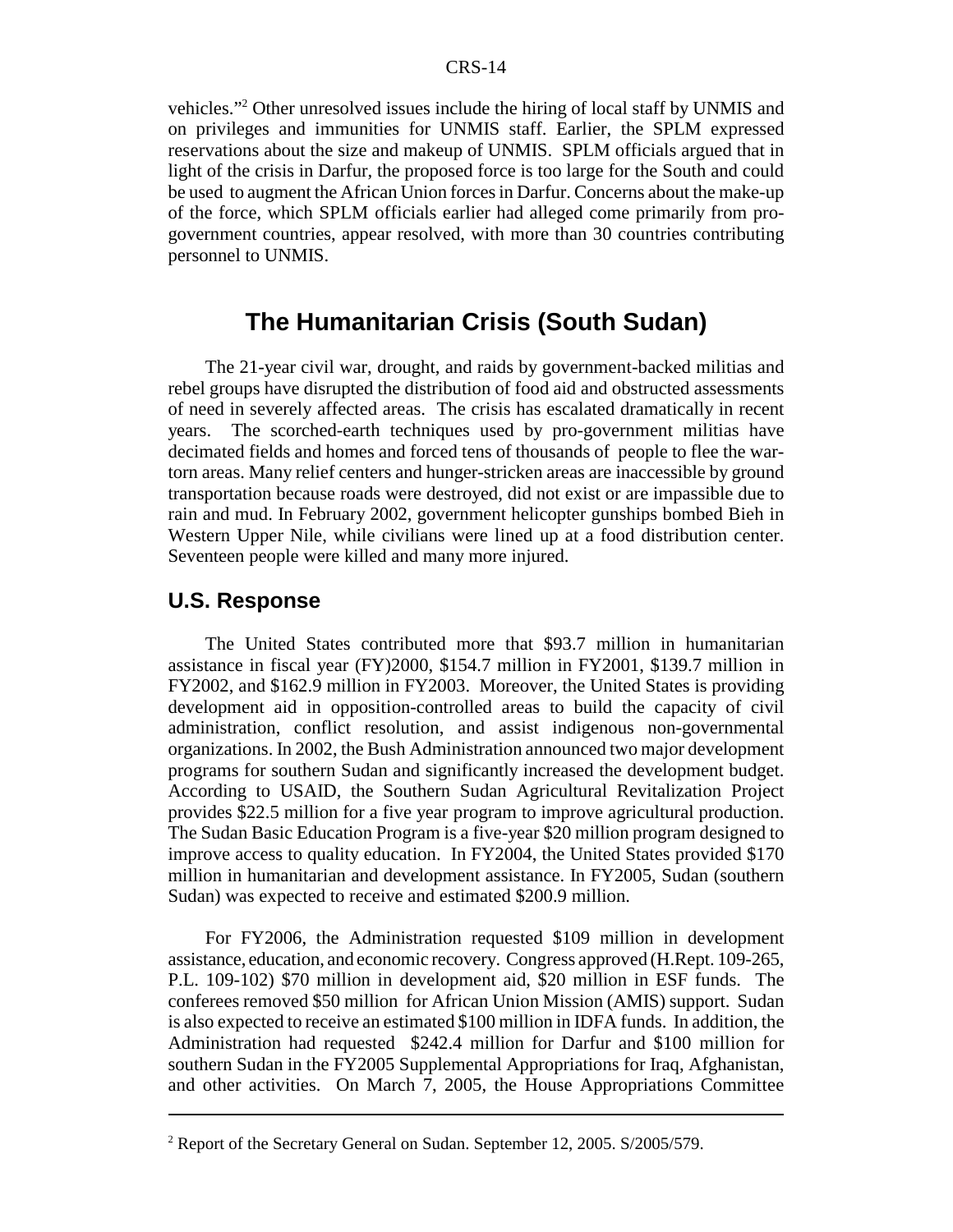approved the full requested amount for Darfur and \$37 million for southern Sudan. The full House approved \$342.4 million for Darfur, \$100 million higher than requested, although the additional funds are all for refugee, food, and disaster programs. The Senate approved \$242.4 million for Darfur and \$100 million for southern Sudan. The conferees approved \$37 million for Southern Sudan and up to \$240 million in food aid for Darfur.

## **Sudan and Terrorism**

Sudan is considered a rogue state by the United States because of its support of international terrorism, although in recent years it has taken some measures to improve its record. The United States placed Sudan on the list of states that sponsor terrorism in August 1993 after an exhaustive interagency review and congressional pressure. Sudan has been a safe haven for major terrorist figures. A particularly noteworthy example is Osama bin Laden. He used Sudan as a base of operations until mid-1996 when he returned to Afghanistan, where he had previously been a major financier of Arab volunteers in the war against the Soviet occupation of Afghanistan. The government of Sudan claims that it expelled bin Laden from Sudan due to pressures from the Middle East and the United States. In August 1996, the State Department said that bin Laden was "one of the most significant financial sponsors of Islamic extremist activities in the world today."

On May 18, 2004, the State Department removed the government of Sudan from a list of countries considered "noncooperative" in the war against terrorism. State Department spokesman Richard Boucher stated that "Sudan has taken a number of steps in cooperation against terrorism over the past few years." Then Secretary of State Colin Powell later declared that the U.S. will not normalize relations with the government of Sudan until the Darfur situation is addressed. On November 1, 2005, President Bush renewed Executive Order 13067, imposing economic sanctions on the government of Sudan, for one year. The president justified the continuation of sanctions against Sudan "because the actions and policies of the Government of Sudan continue to pose an unusual and extraordinary threat to the national security and foreign policy of the United States."

## **Sudan: Religious Persecution**

Sudan has been designated a Country of Particular Concern for severe violation of religious freedom since 1999. According to the 2004 *International Religious Freedom Report*, the government "continues to place many restrictions on non-Muslims, non-Arab Muslims, and Muslims from tribes or sects not affiliated with the ruling party." The report notes that there was "no significant change in practice concerning the status of respect for religious freedom during the period covered" by the report and states that relations among religious groups have improved, although restrictions and discrimination against non-Muslims remain unchanged.

The government of Sudan views itself as the protector of Islam and considers Islam as the state religion. The regime is closely identified with Islamic extremist